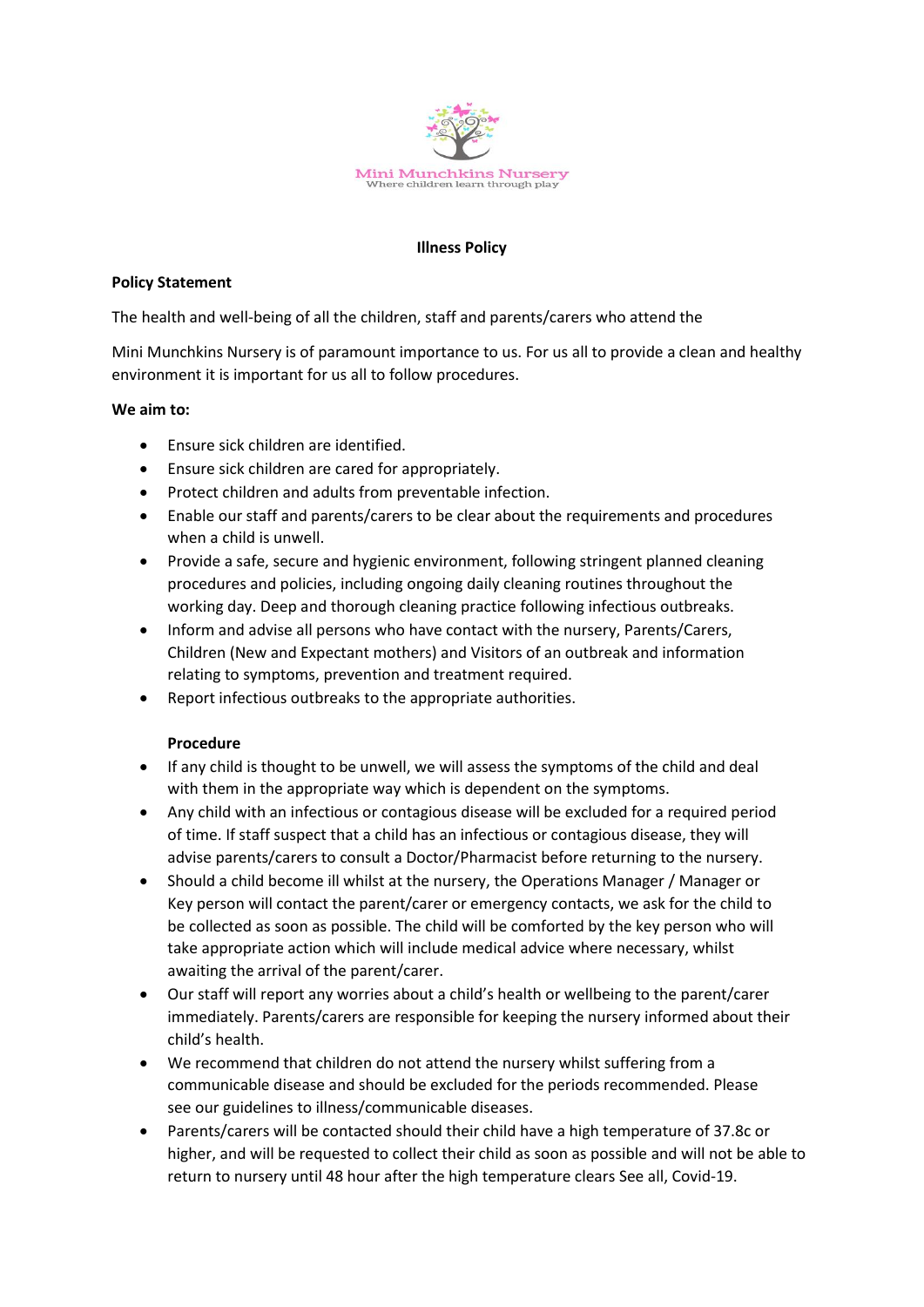

- Children's paracetamol (Calpol) may be administered only with parental/carer consent to children with high temperatures, and for teething at parent's/carers request.
- Parental/carer consent will have been given on the enrolment form. This will be given in 2.5ml or 5ml dosage.
- We can only administer medicine, that has either been **prescribed** a Doctor/Nurse or Pharmacist.
- If a child is given Calpol for any reason including temperature and teething before coming into nursery, the child must stay at home for the next 24 hours. We deem the child is not well for nursery if they have had to have Calpol before nursery.
- A child who is unwell must be collected within the hour.
- We are unable to administer any medicine which has been decanted into another container.
- Any medicine brought in needs to be in the original box with leaflet in English enclosed and with the child's name on label where appropriate.
- Any medicine brought in will be documented and stored in the appropriate place, forms need to be filled in on arrival and departure, please take care not to leave any medicine in nappy bags and children's bags, thank you.
- Coughs and colds do not necessarily require the child to be excluded from the nursery, but this will depend on the severity and how the child is able to cope with nursery routine.
- If Covid-19 is suspected, we will follow our Covid-19 guidelines detailed below and in the Covid-19 illness policy.
- If a child has ongoing discharge from their ears, nose or eyes the parent/carer will be advised to seek medical advice before their child can return to the nursery and in some cases a doctor's note may be required before returning to ensure the child's well-being is met.
- If a child has sickness or diarrhoea whilst at the nursery, we will request that they are collected as soon as possible, preferably within the hour. They will then not be able to return to the nursery for 48 hours from the last time they were sick or had a runny stool. If a child is sick at home
- To prevent the spread of conjunctivitis, if we believe a child may have symptoms relating to the virus, we will inform parents/carers promptly and advise that the child is collected as soon as possible. We will advise that the child is seen by a doctor or pharmacist for advice on what treatment is required. Once the child has been treated and the conjunctivitis appears controlled, providing the child is happy they may return to nursery after 48 hours, giving time for the treatment to work. This will be at the discretion of the managers and in discussion with the parent/carer to ensure the spread of the infection is reduced to a minimum. If you decide not to use medication, we will request the child remains clear of the nursery until they are symptom free and the eyes are completely clear.
- Parents/carers will be contacted if their child develops an unexplained rash and be requested to seek medical advice which they should follow before the child returns to nursery.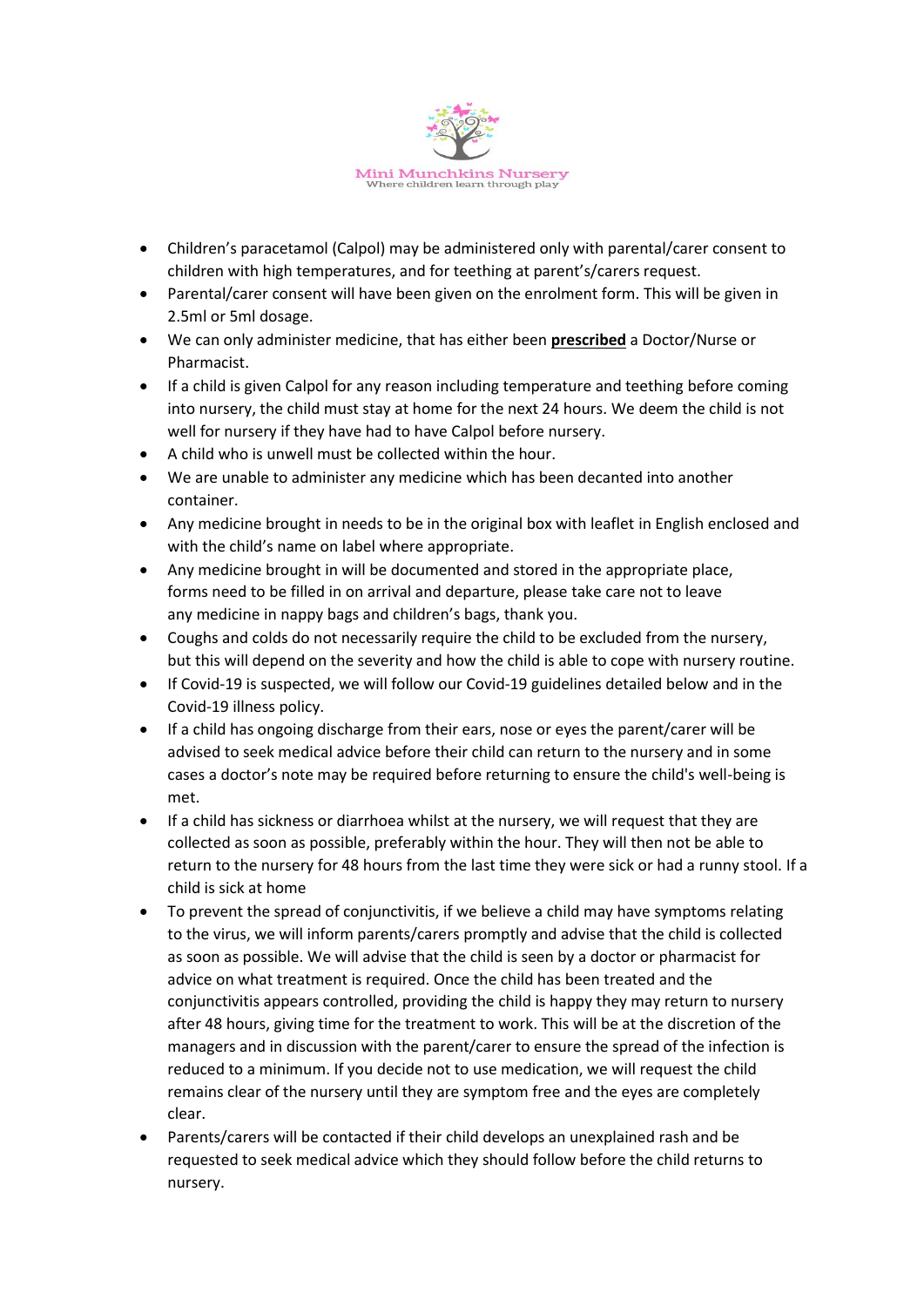

- If your child has not been their normal self at home but is not showing signs of illness when brought into the nursery, please mention it to your child's key person or managers to let them know how to best contact you during the day and how they can support your child whilst they are at the nursery.
- Should the Operation Manager / Manager consider the illness or situation needs immediate medical attention, the emergency services will be contacted to take the child directly to hospital and the parent/carer will be contacted accordingly. (Consent for this should have been given in the child's enrolment form)
- In the unlikely event of the parent /carer not being available the most senior member of staff (Operation Manager / Manager) will assume charge and, if necessary, escort the child to hospital along with the relevant details.
- The Mini Munchkins Nursery is committed in providing the highest standards of care for our children to ensure their health and wellbeing is maintained at all times.
- We operate an 'open door' policy towards parents/carers in the nursery, so please feel free to discuss any concerns about your child with their key person or Operation Manager / Manager. During the Covid-19 pandemic parents/carers are restricted entry to the nursery but please feel free to call us at any time.
- If any siblings are unwell, please do not bring them into the setting. Staff can bring your children out to meet you, at your convenience, just call the nursery in advance and we can arrange for this to happen.

## **Mini Munchkins Nursery Policy on Exclusion**

# We refer to the guidance from Notifiable diseases for any exclusions. **Disease/Illness Minimal Exclusion Period**

- Mini Munchkins Nursery is committed to safeguarding and promoting the welfare of children, young people and adults at all times and expects everybody working within this setting to share this commitment"
- Antibiotics 48 hours from first dose. If antibiotics have been prescribed, we ask that the child remains clear of the nursery for 48 hours. This is to ensure the needs of the child taking medication are met and to reduce the risk of secondary infection whilst the child is on medication and the immune system is reduced. This also ensures we reduce the risk of spreading infections.
- Coughs, Colds and Sore Throats Any child complaining of a sore throat, or having uncontrollable fits of coughing, or a severe runny nose, cannot be accepted into Nursery. Please also see Covid-19.
- Covid-19 (Coronavirus) If any child presents with a temperature of 37.8 or above and/or a new and persistent cough (this means coughing a lot for more than an hour or 3 or more coughing episodes within a 24-hour period), parents/carers will be notified immediately and the child will be looked after by a member of staff until the parents/carers arrive. We request that parents/carers arrive to collect their child(ren) as soon as possible within the hour. Parents/carers will be required to follow the government guidance on testing and self-isolating and children must remain away from the nursery until a negative